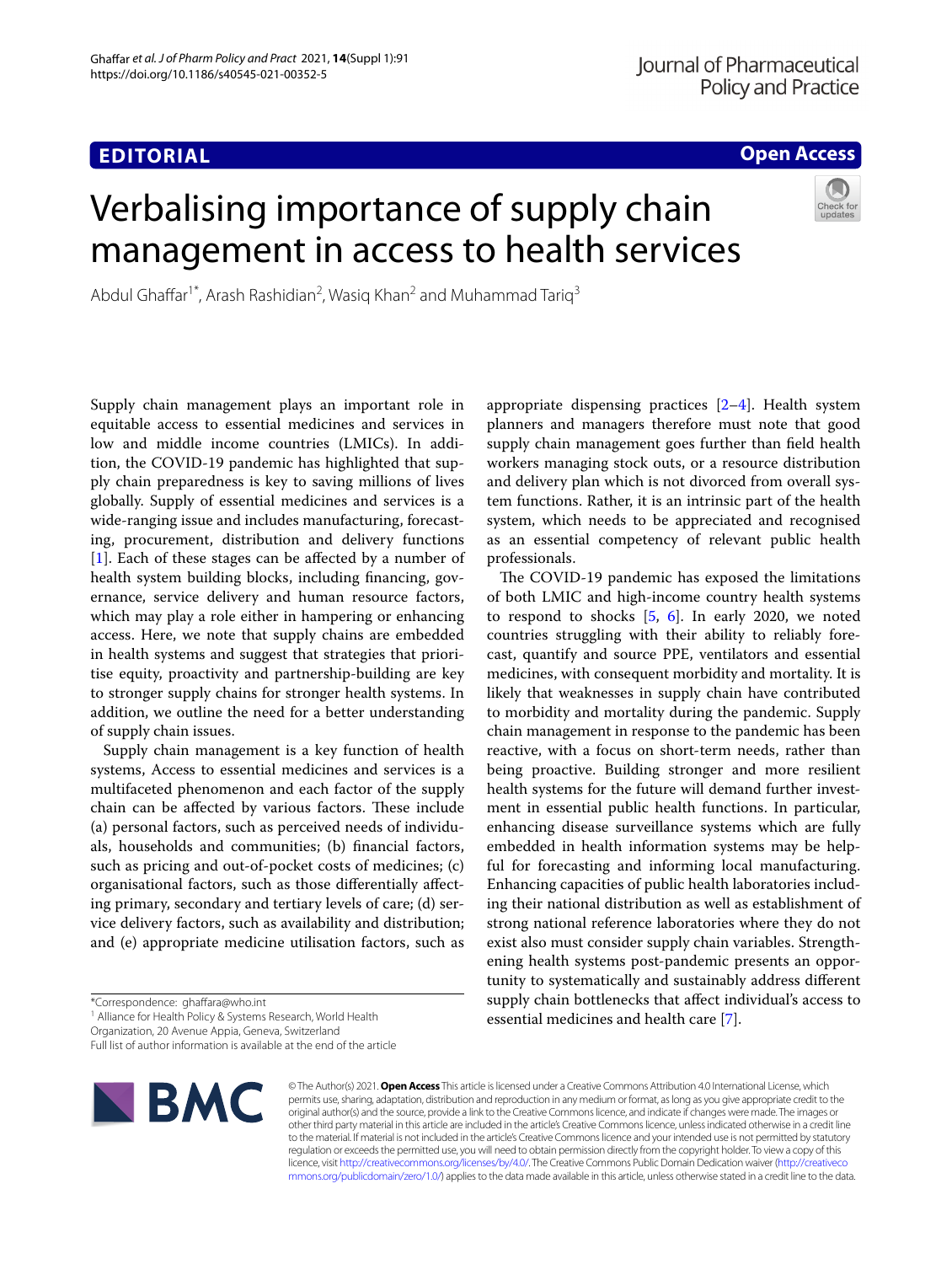Supply chain management and health systems, before the COVID-19 pandemic, focussed on efficiency, provision of health care, and contribution to economic growth. We believe that post-COVID health systems and supply chains, recognising the needs and demands of individuals and societies, should put a higher emphasis on ensuring that equity and social determinants of health are addressed in the ongoing response to the pandemic and subsequent recovery, as these play a major role in ensuring the optimisation of investments and access to health services. We understand that signifcant investments have been made in health systems to improve access to essential medicines and services and strengthen supply chain systems. Indeed, this value of equity-oriented policies should be capitalised upon when designing and implementing supply chain management strategies postpandemic. We believe that good public policy in relation to supply chain management cannot relate to people and communities adequately in LMICs without partnering with relevant industries. In interdependent economies of the world, there is a need to not only push intra-country supply chain preparedness, but also north-to-south and south-to-south linkages may be benefcial for the gains of industrial equity and socially just systems.

A signifcant body of literature exists on social, economic and geographic determinants of access to essential medicines and health services. However, the intersections between the sciences of health services, supply chain and surveillance systems are less well understood. Unfortunately, supply chain management is also historically an under-researched area of work in medicine and public health [\[8](#page-2-4)] which means best practices are not well documented and evaluated, and local innovations are harder to assess and share among countries. An underpinning cause is that "supply chain management" is not a subject that has been adequately taught in schools of public health, medicine and pharmacy. Sadly this has not been a priority for most planners and policymakers and has been left to the ability and capability of feld workers, who have training in medicine and public health, and use their common sense or experiential learnings to manage the supply systems. However, supply chain difficulties during COVID-19 and associated morbidity and mortality have highlighted the faults in this approach and made evident the signifcance of supply chain management in contributing to access to essential medicines and health services. This situation demands the immediate attention of policymakers, funders, and academics. We propose that countries focus on building equity-oriented, sustainable supply chain mechanisms and invest in strengthening the capacities and knowledge for supply chain management through research and formal training of public health practitioners on supply chain issues [[9\]](#page-2-5). This will surely facilitate progress towards Universal Health Coverage [\[10](#page-2-6)].

#### **Authors' contributions**

All authors contributed equally to the conceptualisation, drafting and revision of the manuscript. All authors read and approved the fnal manuscript.

### **About this supplement**

This article has been published as part of Journal of Pharmaceutical Policy and Practice Volume 14, Supplement 1 2021: Strengthening health systems: The Role of Drug Shops. The full contents of the supplement are available at [https://joppp.biomedcentral.com/articles/supplements/volume-14-suppl](https://joppp.biomedcentral.com/articles/supplements/volume-14-supplement-1) [ement-1](https://joppp.biomedcentral.com/articles/supplements/volume-14-supplement-1).

### **Authors' information**

Abdul Ghaffar is affiliated with the Alliance for Health Policy and Systems Research, Arash Rashidian and Wasiq Khan are afliated with the Eastern Mediterranean Regional Office (EMRO) of the World Health Organization. Muhammad Tariq is affiliated with the USAID Global Health Supply Chain Program, Islamabad, Pakistan.

### **Funding**

This research was supported by funding from the Alliance for Health Policy and Systems Research through a grant from USAID. The Alliance is supported through both core funding as well as project specifc designated funds. The full list of Alliance donors is available here: [https://www.who.int/alliancehpsr/](https://www.who.int/alliancehpsr/partners/en/) [partners/en/.](https://www.who.int/alliancehpsr/partners/en/)

### **Declarations**

### **Ethics approval and consent to participate** Not applicable.

### **Consent for publication**

All authors have consented to the publication of this manuscript.

#### **Competing interests**

The authors declared no conficts of interest.

### **Author details**

<sup>1</sup> Alliance for Health Policy & Systems Research, World Health Organization, 20 Avenue Appia, Geneva, Switzerland. <sup>2</sup>WHO Regional Office for the Eastern Mediterranean, Cairo, Egypt. <sup>3</sup>USAID Global Health Supply Chain Program, Islamabad, Pakistan.

### Published: 16 November 2021

#### **References**

- <span id="page-1-0"></span>1. Bigdeli M, Jacobs B, Tomson G, Laing R, Ghaffar A, Dujardin B, et al. Access to medicines from a health system perspective. Health Policy Plan. 2013;28(7):692–704.
- <span id="page-1-1"></span>2. Penchansky R, Thomas JW. The concept of access: defnition and relationship to consumer satisfaction. Med Care. 1981;19(2):127–40.